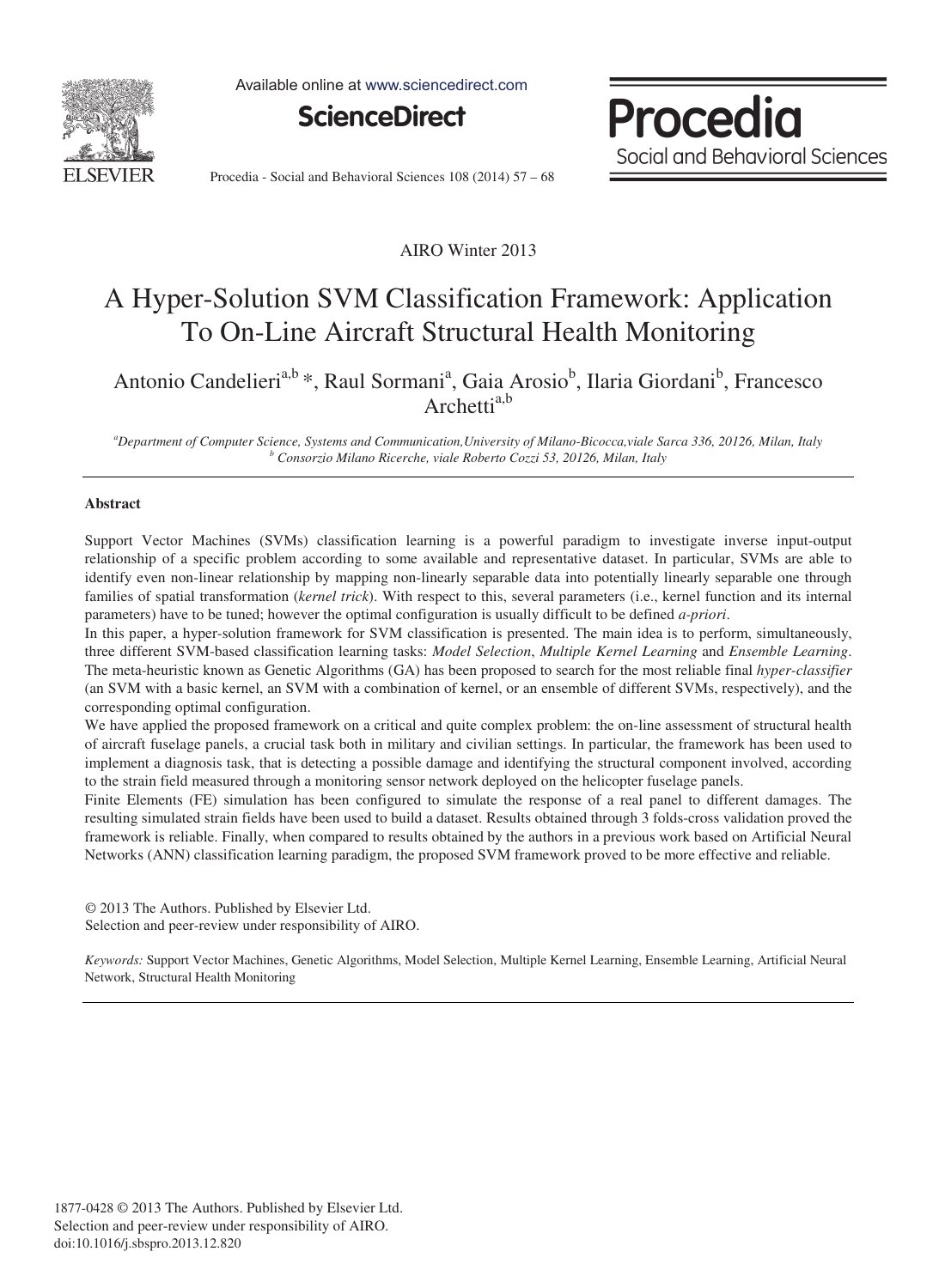# **1. Introduction**

Research in classification learning may be mainly divided in two different and alternative streams: searching for the optimal tuning of the internal parameters of a single classifier (Model Selection) or defining the optimal combination of a set of basic (trained) classifiers (Ensemble Learning) (Rokach, 2009) through a suitable strategy (e.g., Simple or Weighted Voting System (Valentini & Masulli, 2002).

Specifically for kernel-based learning strategy, such as Support Vector Machines (SVM) classification, another task may be performed, consisting in identifying the optimal combination of different basic kernels (typically linear combination). Although it can be though as a Model Selection task, it is usually approached as a specific research stream known as Multiple Kernel Learning (Sonnenburg et al., 2006).

Looking at the overall classification learning process and the correspondent goal of identifying the most reliable classifier for a specific decision problem or dataset, it is usually complex (or even impossible) to define apriori the most effective strategy as well as the most appropriate configuration of its internal parameter values: it usually requires to build and test a grid of different alternative configurations ("grid-approach"). Approaching all the three tasks contemporary (i.e., Model Selection, Multiple Kernel Learning and Ensemble Learning) in a unique framework by using a grid-approach requires a heavily time consuming learning process, increasing computational needs while enlarging the grid of possible configurations.

Search meta-heuristics are effective and efficient techniques able to take into account only potentially good configurations within a predefined grid, by using two mechanisms usually known as *exploitation* and *exploration* The framework proposed in this paper is based on Genetic Algorithms (GA), initially introduced by Holland (1975), with the aim to unify Model Selection, Multiple Kernel and Ensemble Learning in a single high-level SVM classification learning framework.

This framework has been recently proposed by one of the authors and applied both on benchmark and real world dataset, providing interesting and encouraging results (Candelieri, 2011). In particular, with respect to real world problems, the framework has been already proposed in order to implement a specific decision support functionality in the healthcare domain, that is the early detection of destabilizations in chronic heart failure patients according to vital parameter values acquired at home (Candelieri & Conforti, 2010).

In this paper the authors investigates the benefit of the proposed SVM classification framework when applied to a critical issue in the aircraft structural health monitoring, that is the detection of possible damage on the fuselage of helicopter and the identification of the component involved, according to strain measurements acquired through a network of sensors deployed on the fuselage.

With respect to the aircraft structure maintenance while the direct relation can be effectively computed using, Finite Element Method (FEM), (Katsikeros & Labeas, 2009; Zienkiewicz, Taylor & Zhu, 2005), the inverse relation required by on-line structural diagnosis and prognosis goals, remains difficult to be characterized but in really simple cases.

According to the ICT advances in the development of new sensors, the application of Machine Learning strategies to define a possible reliable relationship linking strain field to specific characteristics of a damage has recently gained new interest.

Artificial Neural Network (ANN) learning is commonly adopted to address most of the issues related to the aircraft structural health monitoring. In particular ANN-based strategies have been proposed to estimate damage features as well as remaining useful life of structural components (Sbarufatti et al. 2011a,b, Guez and Ahmad, 1988; Hoole, 1993). In (Trivailo et al., 2006) a survey on the application of ANN on structural health assessment in helicopters can be found. With respect to the ANN learning paradigm, the authors of this paper have also presented an approach based on hierarchies of ANN to provide decision support in structural health assessment (Candelieri et al, 2013 in press), in particular: diagnosis – consisting of *i)* detecting a possible damage, *ii)*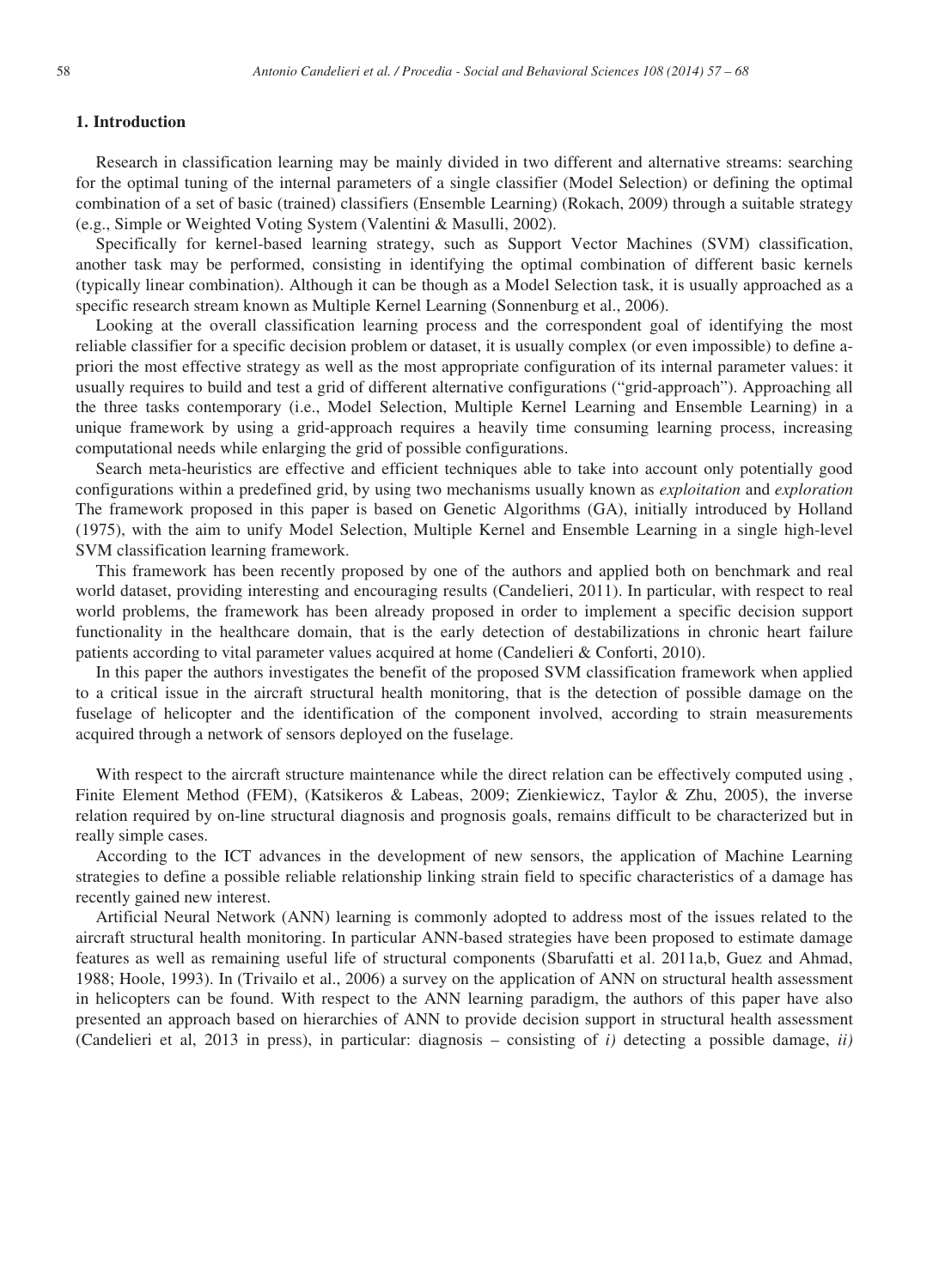identifying the affected component and *iii)* estimating the damage centre and size – and prognosis – estimation of the remaining useful life according to the estimation of damage propagation.

In this paper, the proposed Support Vector Machines (SVM) classification framework is investigated in order to provide a most reliable diagnosis (i.e., detection of a possible damage and identification of damaged component). SVM learning has been already proposed for solving this task, even if not within a "wide classification framework" (Worden & Lane, 2001; Worden & Mason, 2007).

The rest of the paper is organized as follows: section 2 provides the reader with the description of data preparation and pre-processing and the required backgrounds about Genetic Algorithms and SVM classification; section 3 describes the algorithmic architecture; section 4 reports the experimental results comparing them with those obtained in their previous work (Candelieri et al., 2013 in press). Finally, conclusions and planned future works are reported.

# **2. Material and Methods**

# *2.1. Dataset Generation via Finite Element Simulation*

Software for FE simulation is the most efficient solution to generate wide datasets of damage-strain examples, avoiding the prohibitive costs required to acquire this data by performing damage on real world fuselage components. In particular, the FE simulation software used in this study (Katsikeros and Labeas, 2009) has been developed by one of the partners of HECTOR (Helicopter fuselage Crack monitoring and prognosis through onboard sensor network), a project co-founded by the European Defense Agency (EDA). Some parameters of the FE simulation have to be tuned in order to model a specific type of panel and a specific damage (i.e., material of the panel, tensions applied, damage centre and size); as result, the software provides the strain field.

The basic element of an helicopter fuselage is called panel, and it consists of two different type of components: bays and stringers. A stringer is a metal component, similar to an "L", fixed to panel by several rivets, while a bay is a sheet between two stringers. Each panel consists of 3 bays and 4 stringers and its overall size is  $50x60$  cm (Fig.1).



Fig.1 – A real panel of an helicopter fuselage: stringers and bays are indicated

Dataset was built by setting 7 different vertical lines of sensors in the FE simulation software: 3 on bays and 4 on the correspondent stringers. On each vertical line, strains are measured at 201 equidistant points, therefore 7x201=1407 overall strain measurements on each panel have been considered.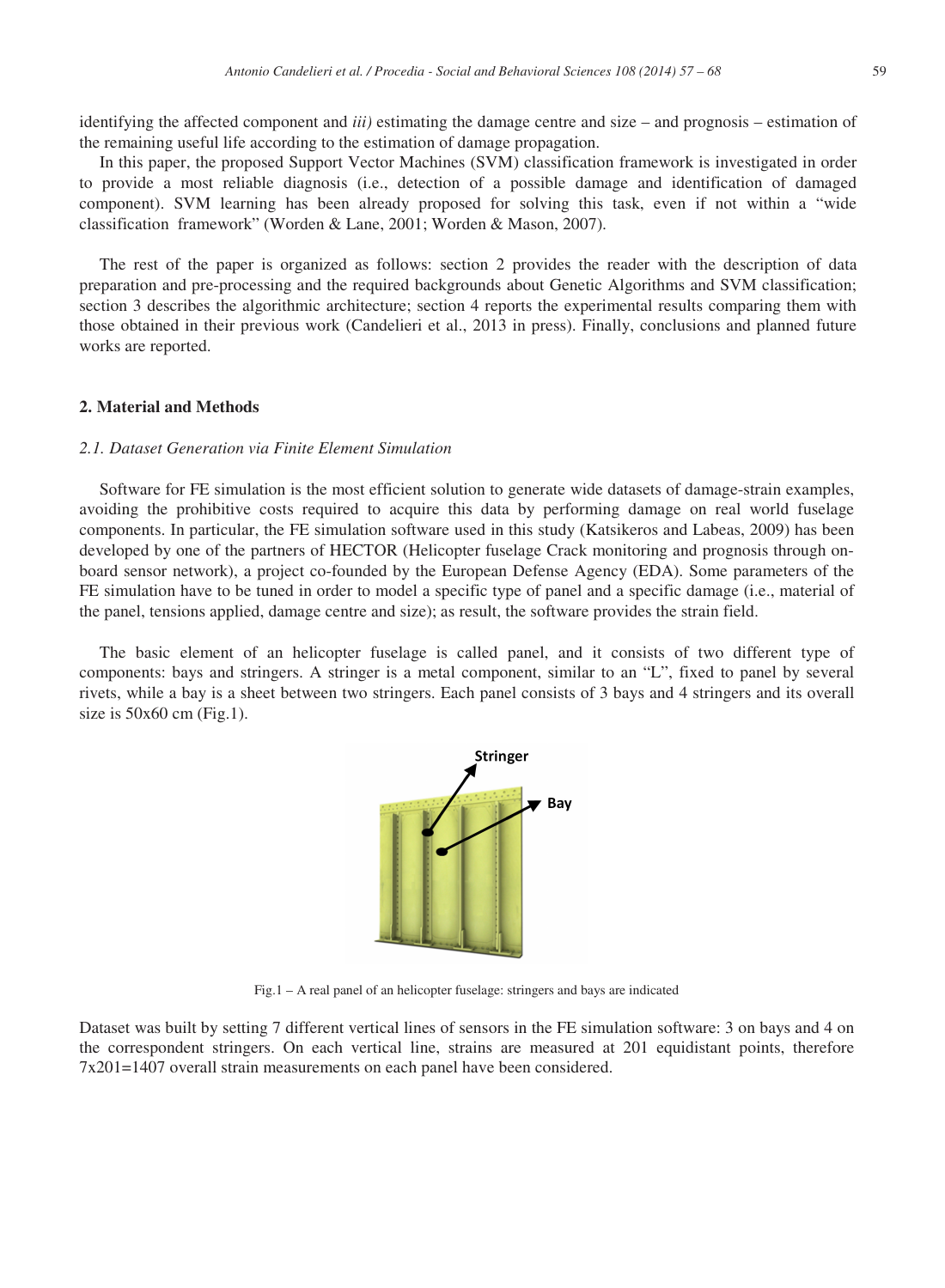The FE simulation has been performed by taking into account, as reference structure, an aluminum panel and placing damages both on bays or stringers. Each simulation result consists of 1407 strain values, related to 201 ideal rows and 7 columns on the panel (3 columns are for bays and 4 are for stringers). Different damages have been simulated, separately for bays and stringers, by selecting center and size of each damage with a uniform probability distribution in order to make each simulation independent to another (*i.i.d.* samples). Moreover, one simulation with no damage has been performed.

According to technical requirements defined in the HECTOR project, a network consisting of 20 sensors has been deployed on a panel, having 4 ideal columns (stringers) and 5 ideal row. With respect to the different setting provided by the FE simulation software, a pre-processing step was needed to create a mapping between the positions of the real-world sensors network and simulated strain field.

A second pre-processing step has regarded data normalization: all tension values  $k_i$  were transformed as follows

$$
k_i = \frac{k_i}{\frac{\sum_{i=1}^{M} k_i}{M}} \qquad \forall \ k_i \in K
$$

where  $k_i$  is the *i*-th strain value and *M* is the overall number of strain measurements. As reported in similar works (Katsikeros and Labeas, 2009 and Sbarufatti et al, 2011a,b), the normalization step is needed to remove the effect of the load and compare strain fields with respect to the damage and not to the load applied. The two preprocessing steps have to be performed anytime sensors network is reconfigured.

The following Table 1 summarizes the most important information about the dataset.

Table 1 – A description of the FE simulation dataset. Every instance is defined by a set of features representing strain values at the monitoring points.

| Type                     | Number | Further Available Information                                                                                                                                                                 |
|--------------------------|--------|-----------------------------------------------------------------------------------------------------------------------------------------------------------------------------------------------|
| N <sub>0</sub><br>damage |        | This instance is duplicated by adding Gaussian noise $(5\%)$ in order to obtain<br>a comparable number of instances with respect to the other class (damage on<br>bay and damage on stringer) |
| Damage                   | 3570   | - Coordinates (x and y) of the damage centre;                                                                                                                                                 |
| on bay                   |        | - Damage size (mm);                                                                                                                                                                           |
| Damage                   | 8098   | - Coordinates (x and y) of the damage centre;                                                                                                                                                 |
| on stringer              |        | - Damage size (mm);                                                                                                                                                                           |

#### *2.2. Genetic Algorithm*

Genetic Algorithm (GA) is a meta-heuristics based on the emulation the natural evolution process (Holland, 1975): as the most "fit" individuals have high probability to transfer their features to the next generation (*offspring*), so the most "good" solutions have more chances to "generate" new good ones, hopefully the best one (optimum) after several generations.

In recent years, meta-heuristics techniques have been proposed for SVM-related *Model Selection* (Huang & Wuang, 2006; Lessmann et al., 2006) and *Multiple Kernel Learning* tasks (Diosan, 2008). Moreover, according to the benefits provided by *Ensemble Learning* in reducing the risk of error on predictions (Diettrich, 2000; Condorcet, 1785; Valentini & Masulli, 2002), as also reported by Condorcet in his work "*Essai sur l'application*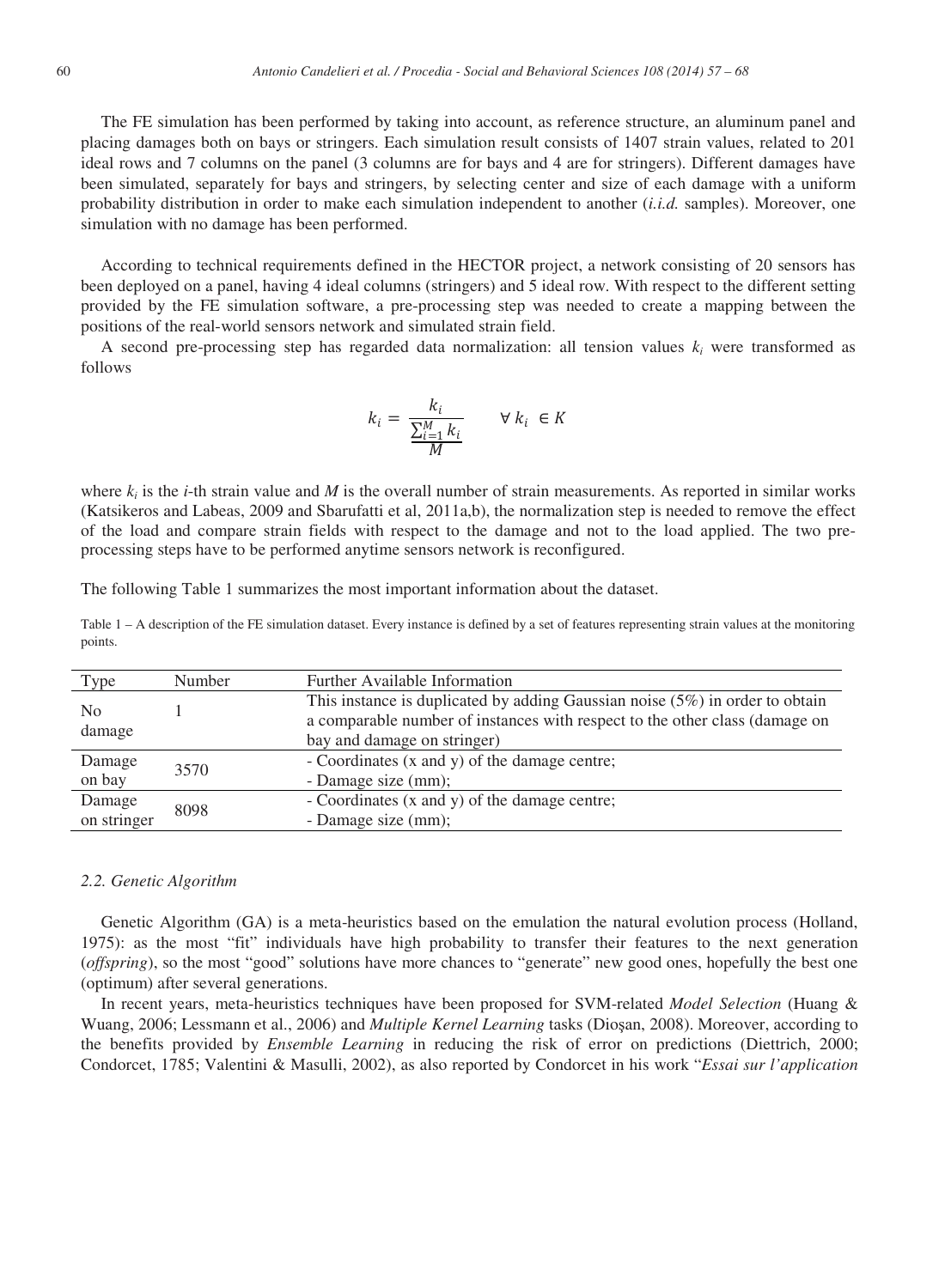*de l'analyse a la probabilité des decisions rendues a la pluralité des voix*" (1785), GA has been proposed also for this specific learning task (He et al., 2006).

In GA, each solution is usually named *chromosome* and is defined by a string of values (*genes*). The generation of a new individual (solution) is performed by selecting two ones in the current population with a probability increasing with *fitness* (performance of the solution). A *crossing-over* operator usually produces two new solutions while a random *mutation* is performed on some of their genes (according to a predefined probability distribution). Selection and crossing over are usually identified as exploitation mechanism while mutation as exploration. Size of population, selection strategy, crossing-over, mutation and termination criteria regulate meta-heuristic search behavior and performances.

# *2.3. Support Vector Machines Classification*

Support Vector Machines (SVMs) were originally proposed by Vapnik (1998). The basic idea consists in searching for a hyper-plane to optimally separate instances belonging to different classes and, contemporary, maximizing the distance of the instances from the hyper-plane. The optimal separating hyper-plane is expressed as a function of its closest instances (laying on the margin), usually named Support Vectors.

This definition represents the first formulation of the SVM classification learning task, usually known as *hard margin SVM*.

Given a dataset D of n instances, it can be represented as:

$$
D = \{(x_i, y_i) \mid x_i \in \mathfrak{R}^p, y_i \in \{-1, 1\}\} \text{ with } i = 1, ..., n
$$

where  $y_i$  indicates the class to which the correspondent point  $x_i$  belongs, and p is the number of features describing the vectors *x*. Any hyper-plane can be expressed in following form:

 $w \cdot x - b = 0$ 

that is the dot product between the normal vector  $(w)$  to the hyper-plane and a vector *x*. In order to separate linearly separable data, two hyper-planes can be identified. The correspondent region between them, where no data points are, is usually known as margin. The two hyper-planes are usually defined as:

$$
w \cdot x - b = 1
$$

and

$$
w \cdot x - b = -1
$$

with 2/||*w*|| the size of the margin (i.e., distance between the two hyper-planes). In order to avoid data points falling within the margin, the following constraint has to be defined:

 $y_i(w \cdot x_i - b) \ge 1$  *i* = 1,..., *n* 

Therefore, the hard margin formulation consists in minimizing  $\frac{1}{2}$  llwll<sup>2</sup> subject to the previous constraint.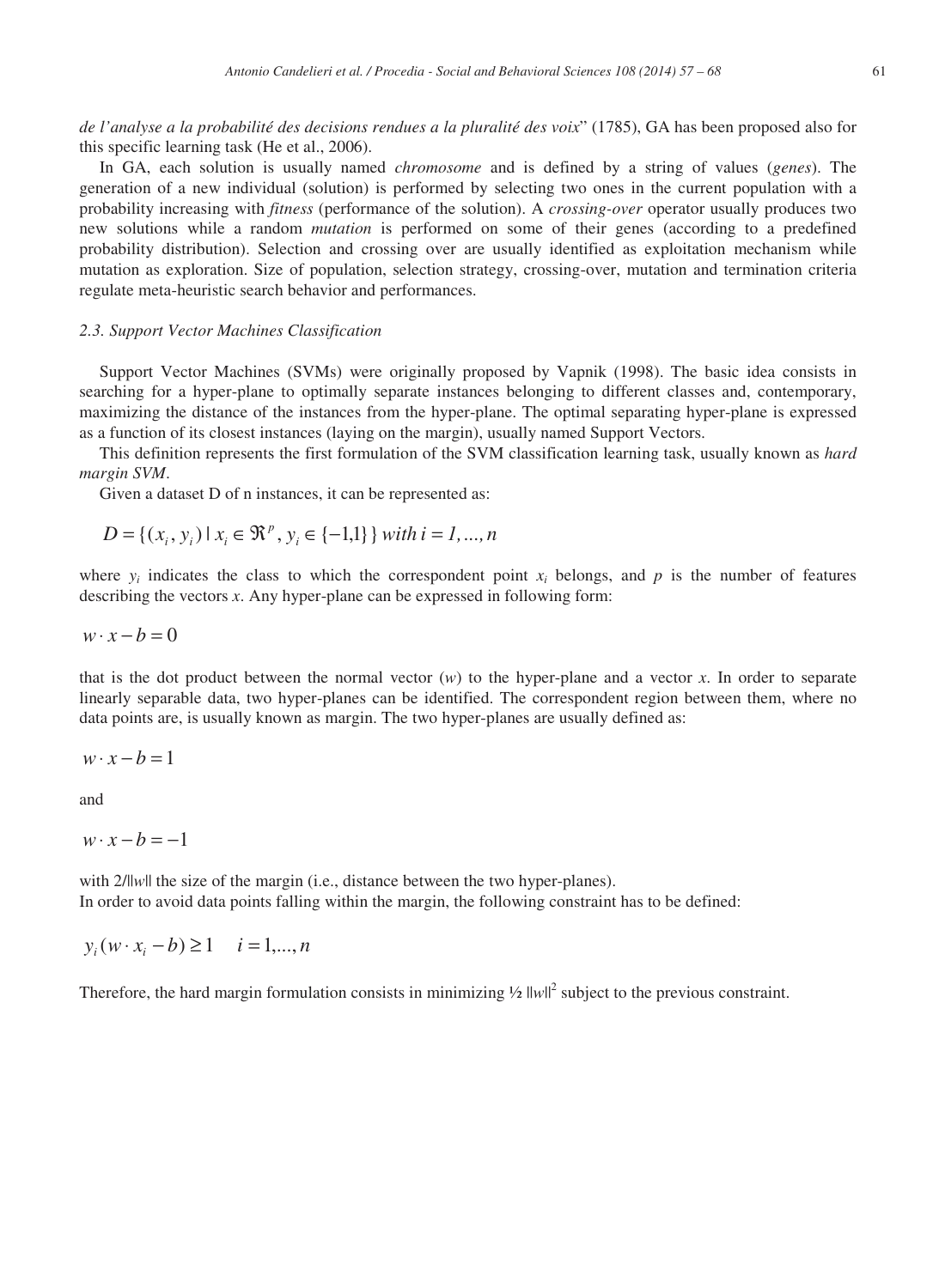In Fig.2 an example of SVM classification for linearly separable data is presented.



Fig.2 – An example of linear separation through margin maximization

However, hard margin SVM is effective only when data is linearly separable, a situation quite rare in real world problem. Respect to this, a second formulation, usually known as *soft margin SVM* has been proposed: it relaxes separation constraints in order to admit some classification errors which are limited through a penalization term in the objective function. A specific implementation of the soft margin formulation is named *C-SVM classification*, with *C* a regularization parameter for handling the trade-off between minimization of classification error and maximization of margin.

In order to permit an error classification, the constraint has to modified as follows:

$$
y_i(w \cdot x_i - b) \ge 1 - \xi_i
$$
  $i = 1,...,n$  and  $\xi_i \ge 0$ 

while the objective function becomes:

$$
\min_{w,\xi,b} \left\{ \frac{1}{2} ||w||^2 + C \sum_{i=1}^n \xi_i \right\}
$$

Nevertheless, both hard and soft margin works with a linear hyper-plane, a really to tight precondition in real world classification learning problems. Respect to this, the *kernel trick* has been proposed consisting in performing - implicitly - a mapping of the instances form the original space (*Input Space*) in a new one (*Feature Space*) in which they could be hopefully linearly separated.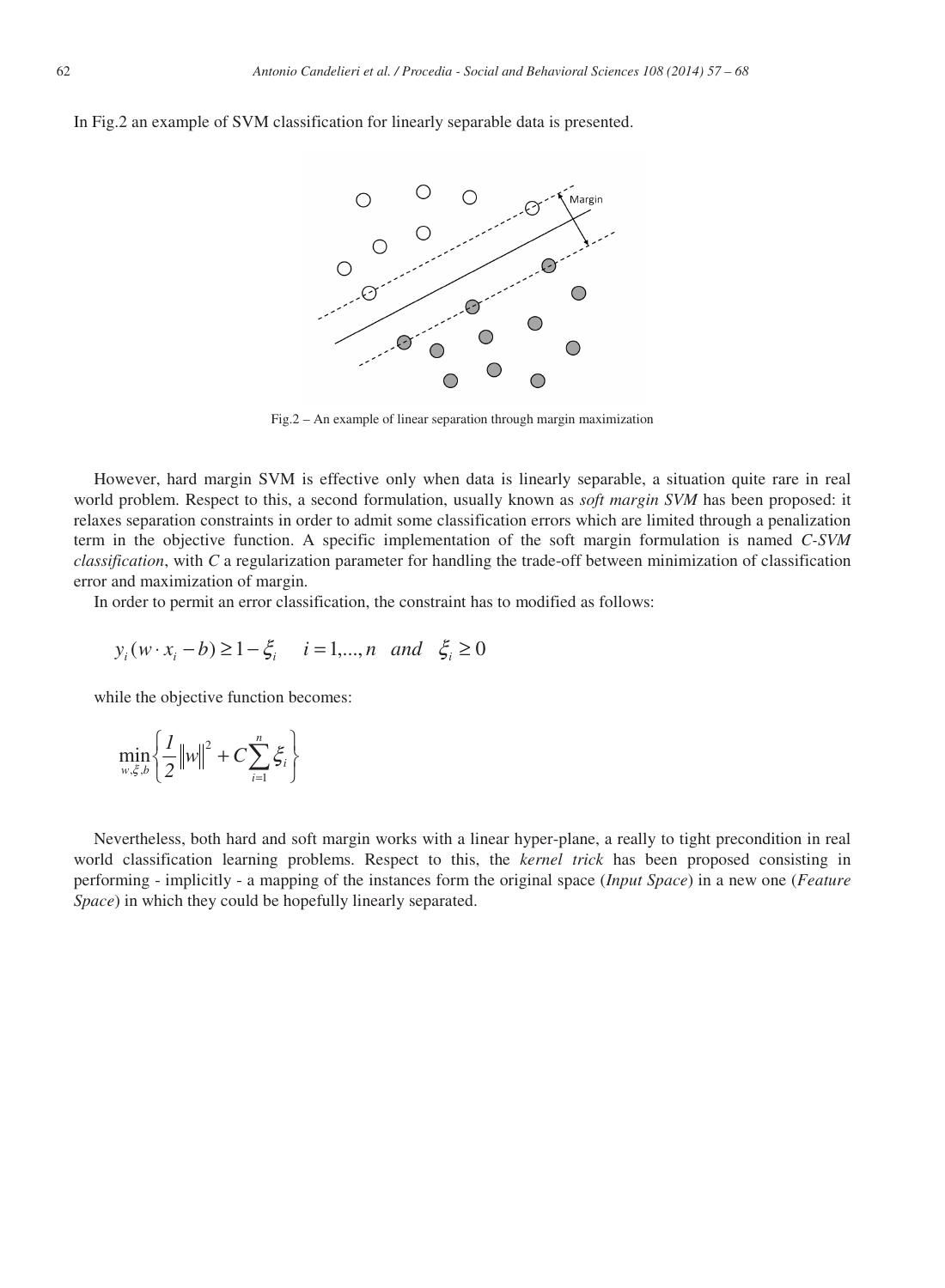

Fig.3 – From Input to Feature Space through kernel trick: the linear separation in the Feature Space (right) corresponds to a non-linear separation in the original Input Space (left)

Several types of kernel were proposed since SVM was presented (e.g. Polynomial, Radial Basis Functions, Sigmoid, etc.) each one with at least an internal parameter to be set up for mapping (Scholkopf & Smola, 2002). but choice is usually quite difficult to be optimally identified a-priori.

Many meta-heuristic approaches for optimizing parameters settings and classifiers/kernels combinatio have been proposed, in particular based on GA, as already mentioned (Huang & Wuang, 2006; Lessmann et al., 2006; Diosan, 2008; He et al., 2006)

#### **3. The Proposed Approach**

In this paper, the benefits provided by an SVM classification framework, based on GA, are investigated with respect to the on-line structural health monitoring of aircrafts, in particular for the detection of possible damage and the identification of the component involved (bay or stringer). The most reliable classifier is searched for by using *Model Selection*, *Multiple Kernel Learning* and *Ensemble Learning* at the same time. Respect to the first approach, the goal is to optimize the type of kernel (among linear, Normalized Polynomial and Radial Basis Function kernel) and its internal parameter. Multiple Kernel Learning approach aims at optimizing the type of *n* kernels (among those afore mentioned), their related internal parameters and the coefficients of the combination of such *n* kernels. Finally, the goal of Ensemble Learning consists in identifying the best *m* SVM classifiers (type of kernels and related internal parameters, as for Model Selection) and the related *m* weights for their combination.

The wider is the number of configurations to be tested, the higher is the probability to obtain a reliable decision model, at the expense of higher computational time, in particular by using a simple grid-approach. The idea is to take advantages of Genetic Algorithm (GA) meta-heuristics, in order to more efficiently search for the best hyper-SVM classifier, avoiding at the same time to test bad-performing configurations.

The framework has been already proposed and validated on benchmark and real world datasets (Candelieri, 2011) as well as on a specific application in the healthcare domain, that is the early detection of destabilizations in chronic heart failure patients (Candelieri & Conforti, 2010). It proposes some variations to the traditional GA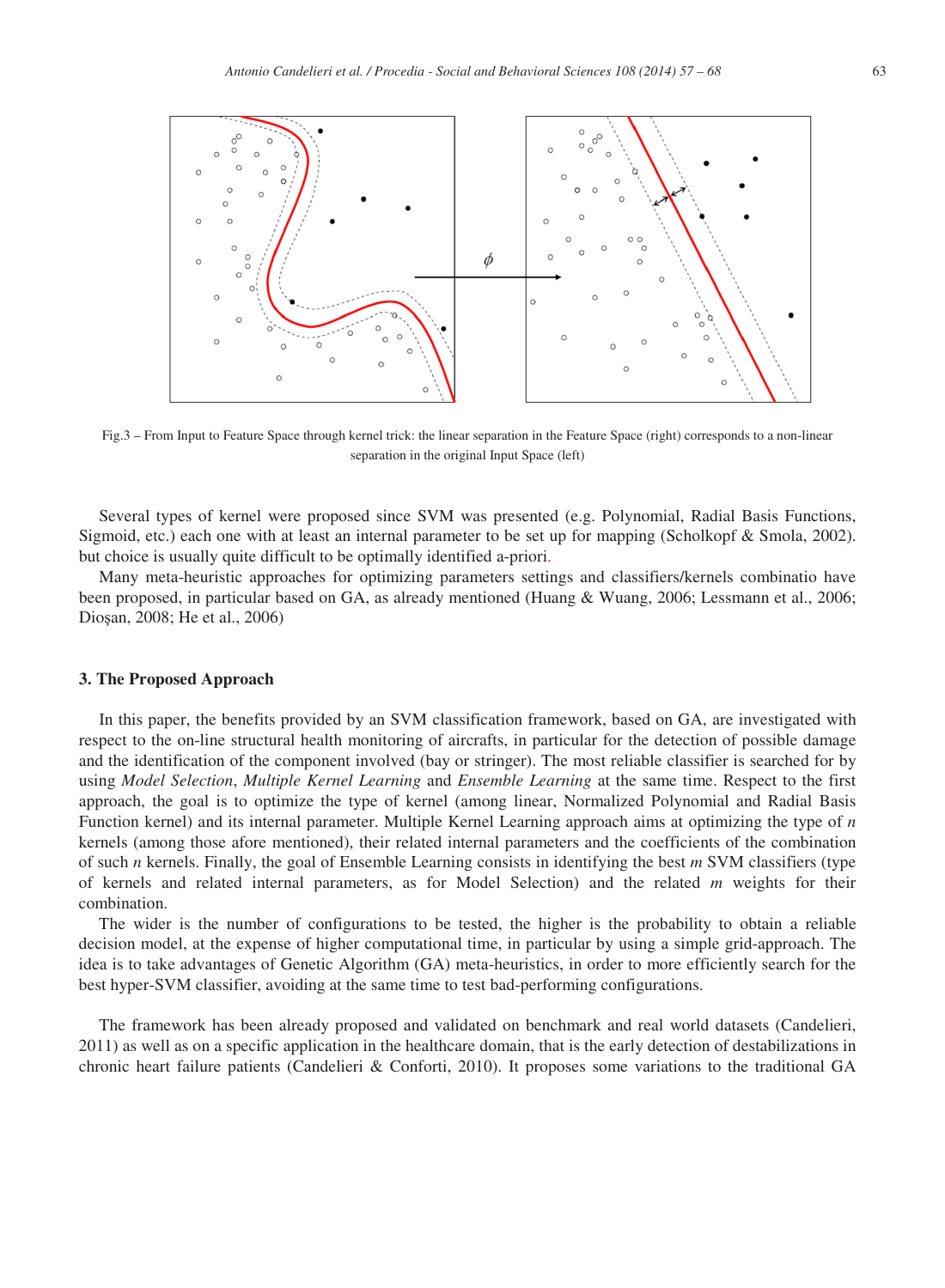formulation and proved that the best solution (identified among Model Selection, Multiple Kernel Learning or Ensemble Learning) strictly depends on the specific problem and the available dataset (i.e., data transformation, such as normalization, may identify a solution different from the one identified on the original dataset).

# **4. Experimental Results**

In this study the experimental setting has been defined as follows. The detection of possible damage and the identification of the specific component affected has been defined as a two-levels binary-classification learning task. At the first level, the SVM classification framework is used to identify a classifier able to predict if strain values at the monitoring points correspond to a "damage" or a "no damage" scenario. At the second level, and only if for "damage" cases, the SVM classification framework is further used to identify a classifier able to predict if the strain values at the monitoring points (related to a damage as suggested at the first level) correspond to a "damage on bay" or a "damage on stringer".

While the aforementioned two-levels schema represents a plausible and logical workflow, another schema proved to be reliable when Artificial Neural Network (ANN) classification learning in applied, as reported in a previous work of the authors (Candelieri et al., 2013 in press). In particular, at the first level the classification is performed between "damage on stringer" and "no damage on stringer" while, at the second level, the classification is performed between "damage on bay" and "no damage", only if a "no damage on stinger" is predicted at the first level.

According to the two different schemes and the two different decision levels in each schema, the datasets are defined as follows:

- Schema 1:
	- o Level 1: 11668 "damage" instances (3570 "damage on bay" and 8098 "damage on stringer") versus 11668 "no damage" instances (obtained by adding Gaussian noise on the unique real instance acquired through sensors, as reported in Table 1).
	- o Level 2: 3570 "damage on bay" instances versus 8098 "damage on stringer" instances.
- Schema 2:
	- o Level 1: 8098 "damage on stringer" instances versus 8098 "no damage on stringer" instances (3570 "damage on bay" instances and 4528 "no damage" instances, obtained by adding Gaussian noise on the unique real instance acquired through sensors).
	- o Level 2: 3570 "damage on bay" instances versus 3570 "no damage" instances (obtained by adding Gaussian noise on the unique real instance acquired through sensors).

The instances of all the aforementioned datasets are represented by 20 strain measurements acquired by 20 sensors at the corresponding monitoring points, as defined in section 2.1. Moreover, one more feature is used to characterize the class of each instance (i.e., "damage on bay", "damage on stringer" or "no damage").

With respect to the SVM classification framework, the following parameters setting has been used :

- $C = 1, 2, 5, 10;$
- Kernel = RBF, Normalized Polynomial, Linear;
- Degree, *d* (internal parameter of the Normalized Polynomial Kernel:  $k(x_i, x_j) = (x_i \cdot x_j)^d$ ) = 2, 3, 4, 5;
- Gamma,  $\gamma$  (internal parameter of the RBF kernel:  $k(x_i, x_j) = exp(-\gamma ||x_i x_j||^2)$ ) = 0.001, 0.002, 0.005, 0.007, 0.01, 0.025, 0.05, 0.075, 0.1, 0.25, 0.5, 0.75, 1, 2.5, 5, 7.5, 10, 25, 50, 75, 100, 250, 500, 750, 1000
- Coefficients (for Multiple Kernel Learning) and Weights (for Ensemble Learning) = 0.1, 0.25, 0.5, 0.75, 1.0;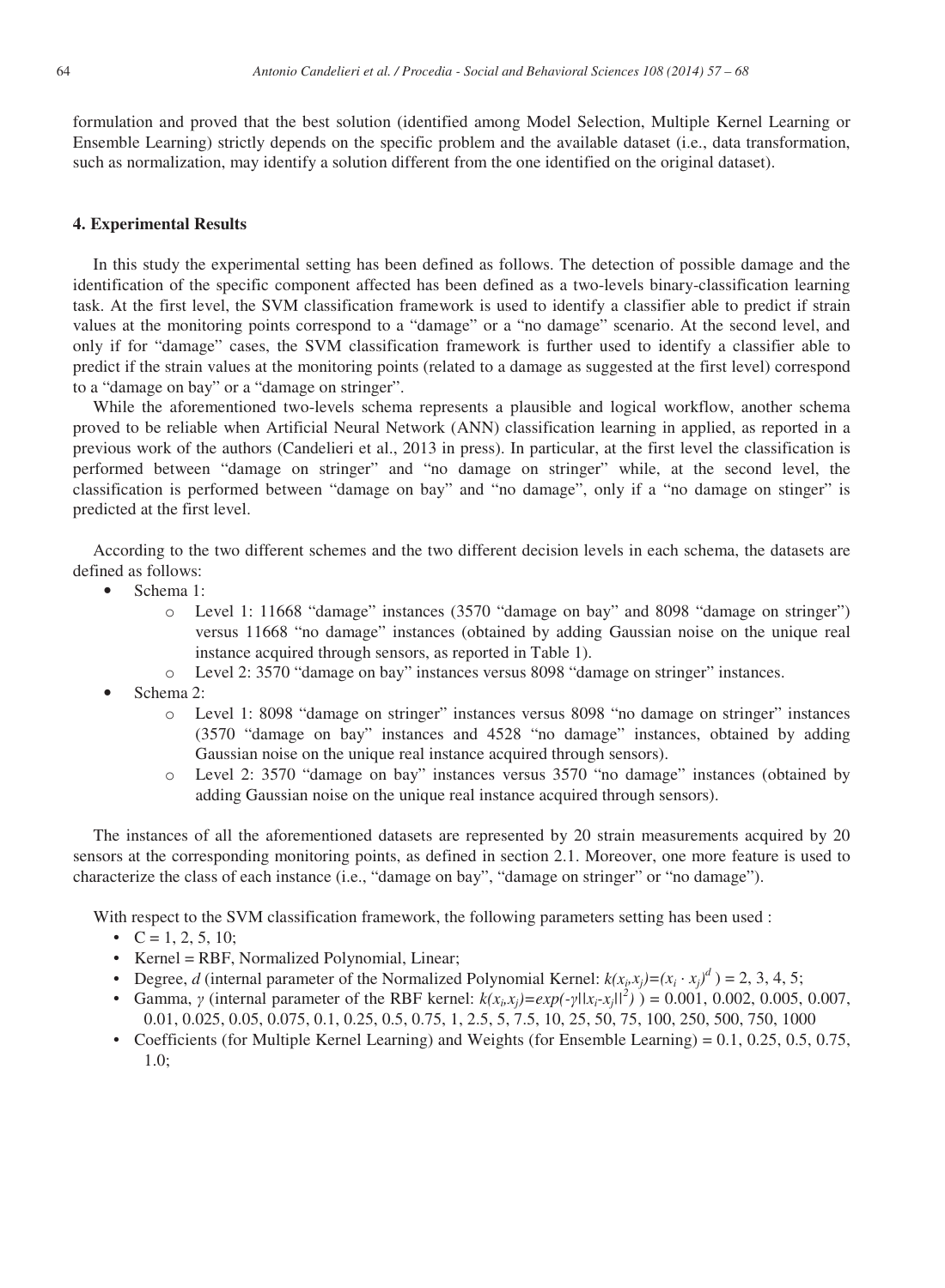Moreover, in order to mitigate the effect of random initialization in GA, several runs (30) of the SVM classification framework have been performed for each schema and level. The ANN-based approach is a previous solution proposed by the authors (Candelieri et al., 2013) and are not reported here.

 The best value of the accuracy on the runs is reported as performance index and it has been used to identify the most reliable classifiers. Respect to this choice, no lack of generality occurs because the standard deviation of accuracy resulted quite limited (around 2%-3%) over the different runs. Furthermore, recall and precision resulted to be mostly balanced for all the binary-classification tasks, allowing us to consider the only accuracy as relevant performance index.

In particular:

- •*Accuracy* is the number of correctly classified instances with respect to the overall number of instances
- •*Recall* (for each class) is the number of correctly classified instances of a class with respect to the overall number of instances of that class
- *Precision* (for each class) is the number of correctly classified instances of a class with respect to the overall number of instances classified as belonging to that class

While Accuracy is a "global" performance index, important is the sensitivity, that is the number of correctly detected "damage situation" with respect to the overall number of instances associated to a "damage situation" (i.e., the Recall for "Damage" class at the first level of the first schema, and the Recall for "Damage on Stringer" and "Damage on Bay" classes at the first and second level of the second schema, respectively). Lower sensitivity is associated to high risk of miss-detecting potentially risky situation for the pilot.

On the other hand, giving alarms when not needed is represented by the Precision for "Damage" class at the first level of the first schema, and the Precision for "Damage on Stringer" and "Damage on Bay" classes at the first and second level of the second schema, respectively.

Each dataset has been used for both training and testing the different learning schemes; in particular a threefold cross validation has been adopted. This approach consists in dividing each entire dataset into three notoverlapping smaller datasets, namely "folds", while maintaining, in each fold, the same class balance of the overall dataset (stratified cross validation). In turn, each fold is used as test set while the other two are adopted as training set; the performances obtained on each test set are then averaged in order to provide the overall result.

Therefore, cross validation procedure permits to exploit each dataset both to train and test different classification approaches as well as to obtain a most reliable estimation of generalization and reliability of the trained classifiers. Although cross validation can be performed on any number of folds, such as the other well known "10-folds cross" and "leave one out" validation (where the number of folds is equal to the number of instances, that is each instance, in turn, is the test set), in this paper the three-fold cross validation has been preferred in order to maintain a low computational time for training and testing.

The proposed approach proved to be reliable because it is capable to provide high Recall (and so sensitivity) as well as high Precision for each class. Moreover, Recall and Precision measures resulted to be comparable and therefore quite similar to Accuracy.

Fig. 4 and Fig. 5 show the results provided by the proposed SVM classification framework, even compared to the results obtained in the previous work based on hierarchies of ANN.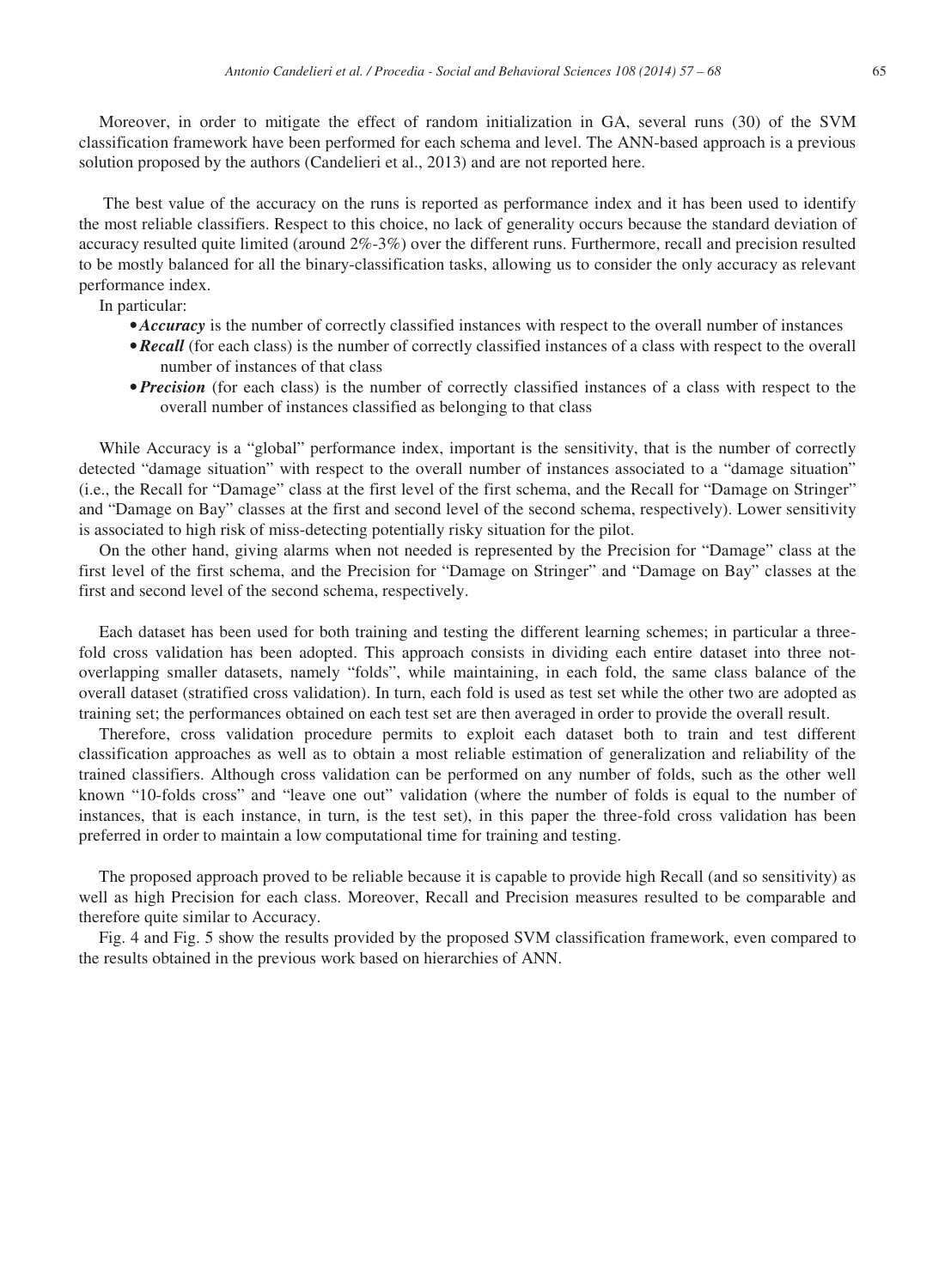

Fig.4 – Best Accuracy on 3 fold-cross validation: first schema



Fig.5 – Best Accuracy on 3 fold-cross validation: second schema

# **5. Conclusions**

This paper proposes the extension of a SVM classification framework, addressing contemporary Model Selection, Multiple Kernel Learning and Ensemble Learning paradigms through GA, for implementing a reliable structural health monitoring. In particular, the framework addressed the problem of identifying a possible damage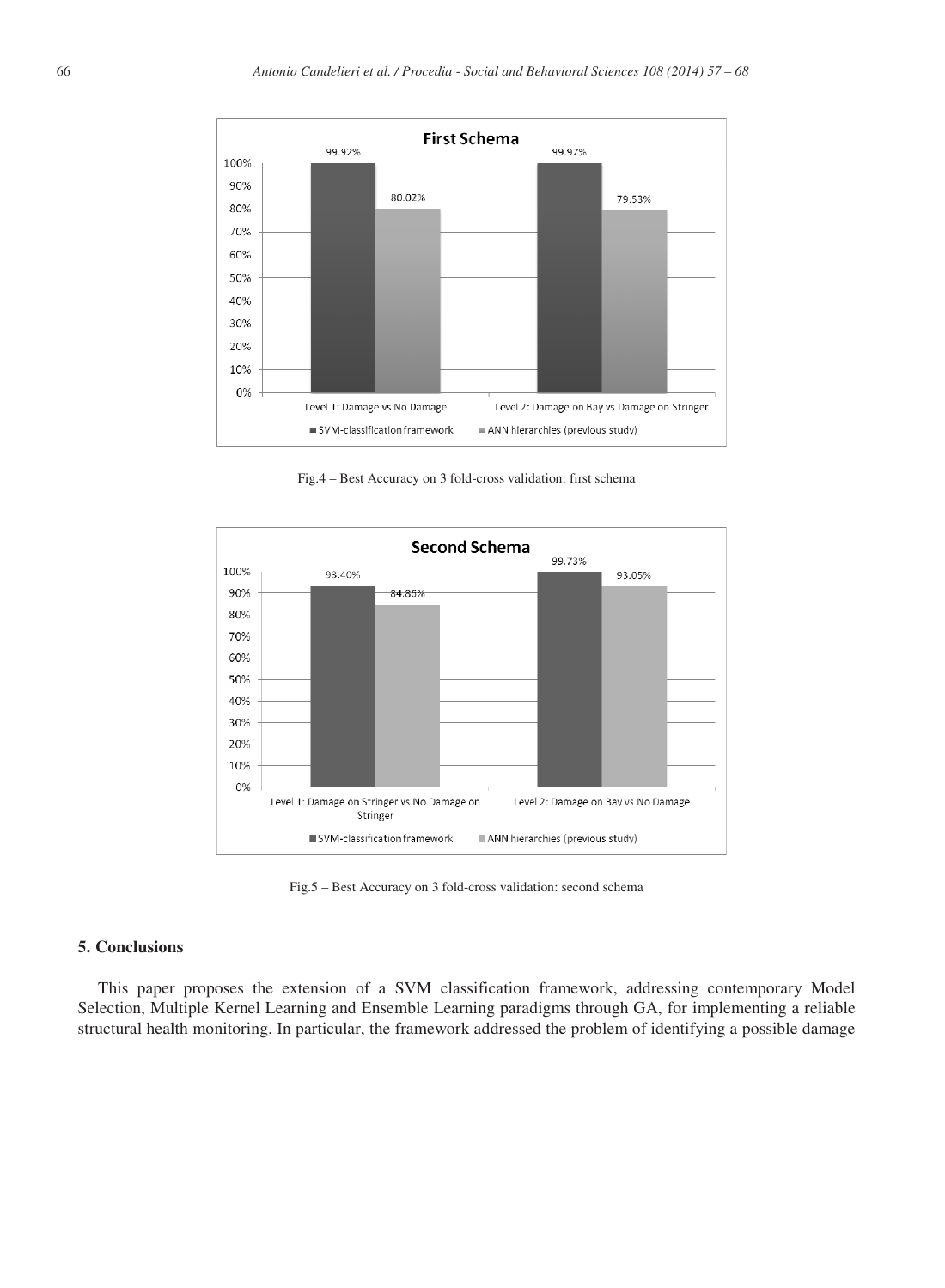on a helicopter fuselage panel and the involved component (i.e., bay or stringer), according to the strain field values acquired through a sensor networks deployed on the panel.

Furthermore, results have been compared with a previous approach proposed by the authors and based on hierarchies of ANNs (Candelieri et al., 2013 in press). Although the first work proved to be reliable, the new proposed approach offered better results for the specific task it addresses, allowing us to increase the reliability of the most complex system already proposed . In particular, the overall average performances of the new SVM classification framework are higher than 99% and an increase between 6% and 20% has been obtained with respect to previous results offered by ANNs.

As future works authors plan to extend the SVM classification framework to regression tasks, in order to improve also the other steps of the diagnosis and prognosis currently performed through ANN hierarchies, that are the estimation of damage centre and size (damage characterization) and the prediction of the damage evolution over time.

Furthermore, the authors also plan to adopt the SVM classification framework on more complex sensor networks by exploiting technological results already obtained in this field. For example, the SVM classification framework could be deployed on the top of a system to perform high level querying mechanisms on networks of heterogeneous sensors, as the one proposed in Giordani et al. (2010), in order to perform classification learning tasks on heterogeneous data and identify the most accurate classifier for different prediction tasks as well as the most relevant features (data sources) for a specific problem.

# **References**

Candelieri, A., Sormani, R., Arosio, G., Giordani, I., & Archetti, F. (2013, in press). Assessing Structural Health of Helicopter Fuselage Panels through Artificial Neural Networks Hierarchies. *International Journal of Reliability and Safety*.

Candelieri, A. (2011). A Hyper-solution Framework for Classification Problems via Metaheuristic Approaches. *4OR: A Quarterly Journal of Operations Research. Springer Berlin/Heidelberg*, 9(4), 425 - 428.

Candelieri, A., & Conforti, D. (2010). A Hyper-Solution Framework for SVM Classification: Application for Predicting Destabilizations in Chronic Heart Failure Patients. *The Open Medical Informatics Journal,* 4, 135 - 139.

Dietterich, T.G. (2000). Ensemble methods in machine learning. In: *Kittler J, Roli F, Eds. Multiple Classifier Systems. First International Workshop, MCS 2000*, Cagliari, Italy, Spinger-Verlag 2000, 1- 15.

Diosan, L., Rogozan, A., & Pecuchet, J.P. (2008). Optimising Multiple Kernels for SVM by Genetic Programming, Evolutionary Computation in Combinatorial Optimization *Lecture Notes in Computer Science*, 4972, 230 – 241.

He, L.M., Yang, X.B., & Kong, F.S.(2006). Support vector machines ensemble with optimizing weights by genetic algorithm. In: *Proceedings of the Fifth International Conference on Machine Learning and Cybernetics*, 2006.

Giordani, I., Toscani, D., Archetti, F.A., & Cislaghi, M. (2010). Semantic High Level Querying in Sensor Networks. In *Proceedings of the International Workshop on Semantic Sensor Web*, In conjunction with IC3K 2010 (pp.72-84).

Holland, J.H. (1975). Adaption in natural and artificial systems. *Ann Arbor: University of Michigan Press*.

Hoole, S.R.H. (1993). Artificial neural networks in the solution of inverse electromagnetic field problems. *Magnetics, IEEE Transactions on*, 29(2), 1931 - 1934.

Huang, C.L., & Wang, C.J. (2006). A GA-based feature selection and parameters optimization for support vector machines. *Expert Systems Applications*, 31, 231 - 240.

Katsikeros, C.E., & Labeas, G.N.(2009). Development and Validation of a Strain-based Structural Health Monitoring System, *Mechanical Systems and Signal Processing*, 23,372 - 383.

Lessmann, S., Stahlbock, R., & Crone, S.F. (2006). Genetic algorithms for support vector machine model selection. *International Joint Conference on Neural Networks* 2006.

Rokach, L. (2009). Taxonomy for characterizing ensemble methods in classification tasks: A review and annotated bibliography, *Computational Statistics & Data Analysis*, 53 (12), 4046 – 4072.

Sbarufatti, C., Manes, A., & Giglio, M. (2011). Advanced stochastic FEM-based artificial neural network for crack damage detection, In: *Proceedings of Forth International Conference on Computational Methods for Coupled Problems in Sciences and Engineering, Coupled Problems 2011*.

Sbarufatti, C., Manes, A., & Giglio, M. (2011). ANN based Bayesian hierarchical model for crack detection and localization over helicopter fuselage panels. *Advances in Safety, Reliability and Risk Management, ESREL 2011,* 378 - 385.